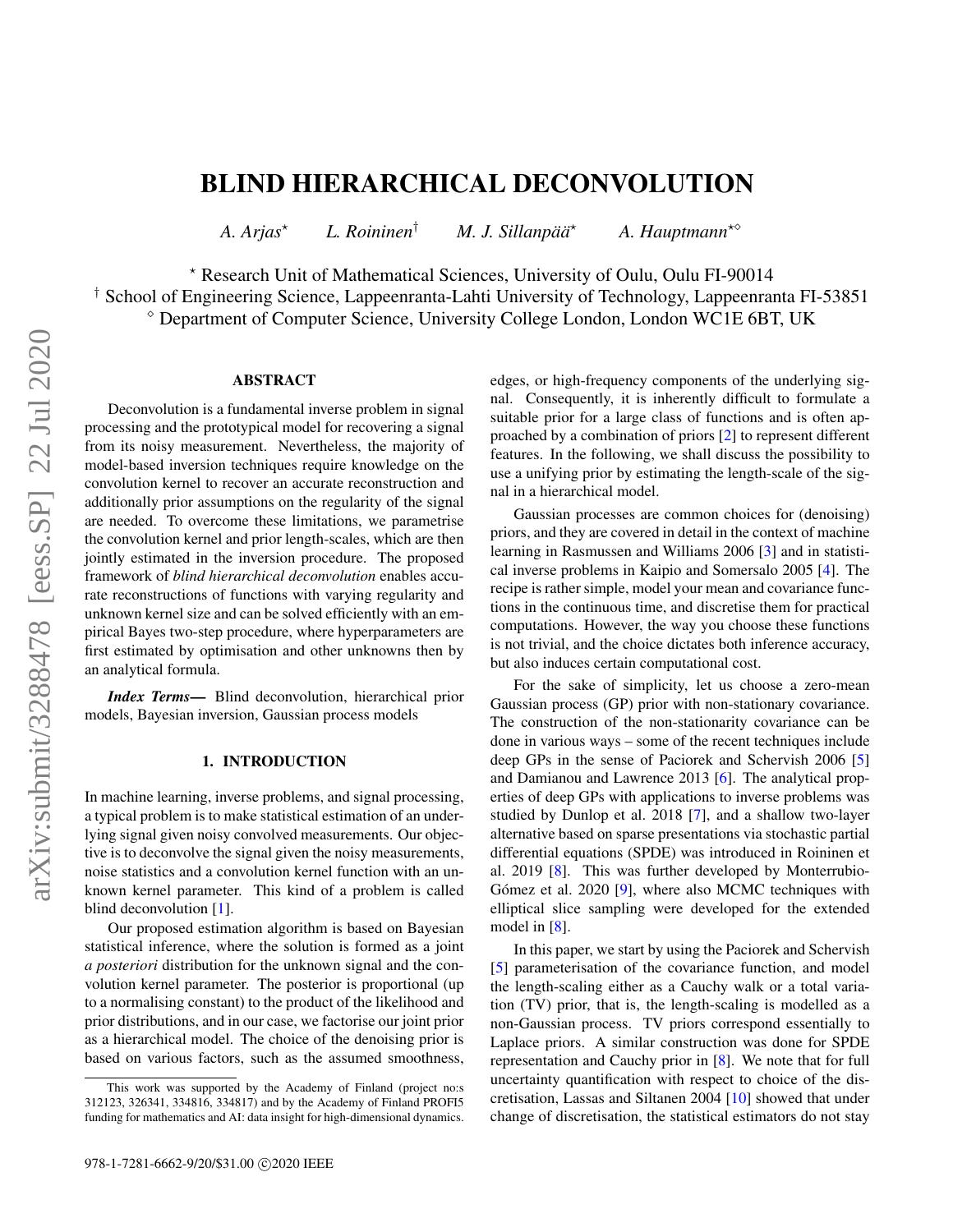invariant. These can be alleviated by using Cauchy priors in the sense of Markkanen et al. 2019 [\[11\]](#page-5-10). The reason TV priors are not discretisation-invariant is because they have finite moments, and every stochastic process with finite moments converges to a Gaussian process when the discretisation step goes to zero.

We shall apply here the shallow 2-layer hierarchical model to blind deconvolution, where, on top of the unknown itself, we estimate the parameter of the convolution kernel. This leads to a severely ill-posed problem, and we show that with the proposed method of *blind hierarchical deconvolution*, we can estimate the kernel parameter, and the unknown itself, which has smooth, linear and constant parts as well as sharp edges. Typical prior choices limit often to one of these features, but our objective is to show that we can actually construct models which are capable to recover all these features.

#### 2. A BLIND DECONVOLUTION MODEL

Deconvolution can be formulated as the basic linear inverse problem [\[12\]](#page-5-11) of recovering an unknown signal  $f \in \mathbb{R}^n$  from its noisy measurement  $g \in \mathbb{R}^n$ , that is

<span id="page-1-1"></span>
$$
g = A_{\tau} f + e, \tag{1}
$$

where  $e \in \mathbb{R}^n$  denotes the noise component in the measurements and the forward mapping given as matrix  $A_{\tau}$ :  $\mathbb{R}^n \to \mathbb{R}^n$  models the relationship between signal and measurements. Typically, to obtain accurate reconstructions we assume to have full knowledge of the mapping  $A_\tau$ . However, in the context of blind deconvolution, this is not the case and reconstruction quality is essentially limited by our ability to estimate the underlying convolution kernel. In particular, we assume that the kernel depends on the parameter  $\tau > 0$ , which then needs to be jointly recovered with the actual signal for an accurate reconstructions. The full measurement model can be formulated as

<span id="page-1-0"></span>
$$
(A_{\tau}f)(x) := (\phi(\cdot;\tau) * f)(x),\tag{2}
$$

with a Gaussian convolution kernel  $\phi(x;\tau) = \frac{1}{\sqrt{2\pi}}$  $\frac{1}{2\pi\tau^2}e^{-\frac{x^2}{2\tau^2}},$ where the parameter  $\tau$  effectively controls the degree of blurring present in the measurements and is included as an unknown in the inversion process. In the following,  $A_\tau$  denotes the matrix representation of  $A_\tau$  in [\(2\)](#page-1-0) and f is the discretisation of the continuous signal giving rise to the matrix-vector representation in [\(1\)](#page-1-1).

We emphasise that we consider here the prototypical problem of a Gaussian as convolution kernel, but other parameter dependent kernels, e.g. boxcar or triangular functions, can be considered as well in the following framework.

#### 2.1. Bayesian inversion

Statistical or Bayesian inversion is a probabilistic framework for solving inverse problems. The solution to the problem is given as a probability distribution called the posterior distribution. The probability density function of the posterior distribution is obtained through the Bayes' formula

$$
p(\boldsymbol{f}, \boldsymbol{\theta}|\boldsymbol{g}) = \frac{p(\boldsymbol{g}|\boldsymbol{f}, \boldsymbol{\theta})p(\boldsymbol{f}, \boldsymbol{\theta})}{p(\boldsymbol{g})},
$$
(3)

where  $p(g|f, \theta)$  is the likelihood function that depends on the forward model and assumed distribution of the noise. Here a joint prior density  $p(f, \theta)$  is hierarchically factored as  $p(f, \theta) = p(f|\theta)p(\theta)$ , where  $p(f|\theta)$  is the prior density that encapsulates the prior assumptions concerning  $f$  given hyperparameters  $\theta$  and  $p(\theta)$  is the prior for hyperparameters;  $p(q)$  is a normalising constant. The vector  $\theta$  consists of hyperparameters that are not interesting as such but control the properties of  $f$  and must be estimated with the help of the prior density  $p(\boldsymbol{\theta})$ .

Our empirical Bayes two-step approach for solving the inverse problem will be the following:

- (i) Find the maximum a posteriori (MAP) estimate of the marginal posterior distribution of the hyperparameters, i.e.  $\theta_{MAP} = \arg \max_{\theta} p(\theta | \theta)$ . (Note that signal f is analytically integrated out from this expression).
- (ii) Find the closed form solution to the conditional posterior distribution of f given  $\theta_{MAP}$ .

#### 2.2. Prior models

We construct different prior models for the unknown signal  $f$ and hyperparameters  $\theta$ . Our goal is to be able to reconstruct both smooth and discontinuous/non-differentiable features of the signal. For this purpose, we introduce a length-scale function  $\ell(\cdot)$ . The idea is that when there are rapid changes or discontinuities in  $f$  at point x, the length-scale  $\ell(x)$  is small, and consequently, when f is smooth or constant at x,  $\ell(x)$  is large. We then incorporate this in the non-stationary Matérn covariance function [\[9\]](#page-5-8), defined as

<span id="page-1-2"></span>
$$
C^{NS}(x_i, x_j) = \frac{\gamma^2 (\ell(x_i) \ell(x_j))^{\frac{1}{4}} 2^{1-\nu}}{\Gamma(\nu) L_{i,j}} \left(\frac{|x_i - x_j|}{L_{i,j}}\right)^{\nu}
$$
  
\n
$$
K_{\nu} \left(\frac{|x_i - x_j|}{L_{i,j}}\right),
$$
  
\nwith  $L_{i,j} = \sqrt{(\ell(x_i) + \ell(x_j))/2}$  (4)

where  $x_i$  and  $x_j$  are points in the domain of  $f, \gamma^2$  is a magnitude parameter,  $\nu$  is a smoothness parameter and  $K_{\nu}$  is the modified Bessel function of the second kind of order  $\nu$ . We fix all other parameters in the covariance function and estimate the length-scale function as a part of  $\theta$ . We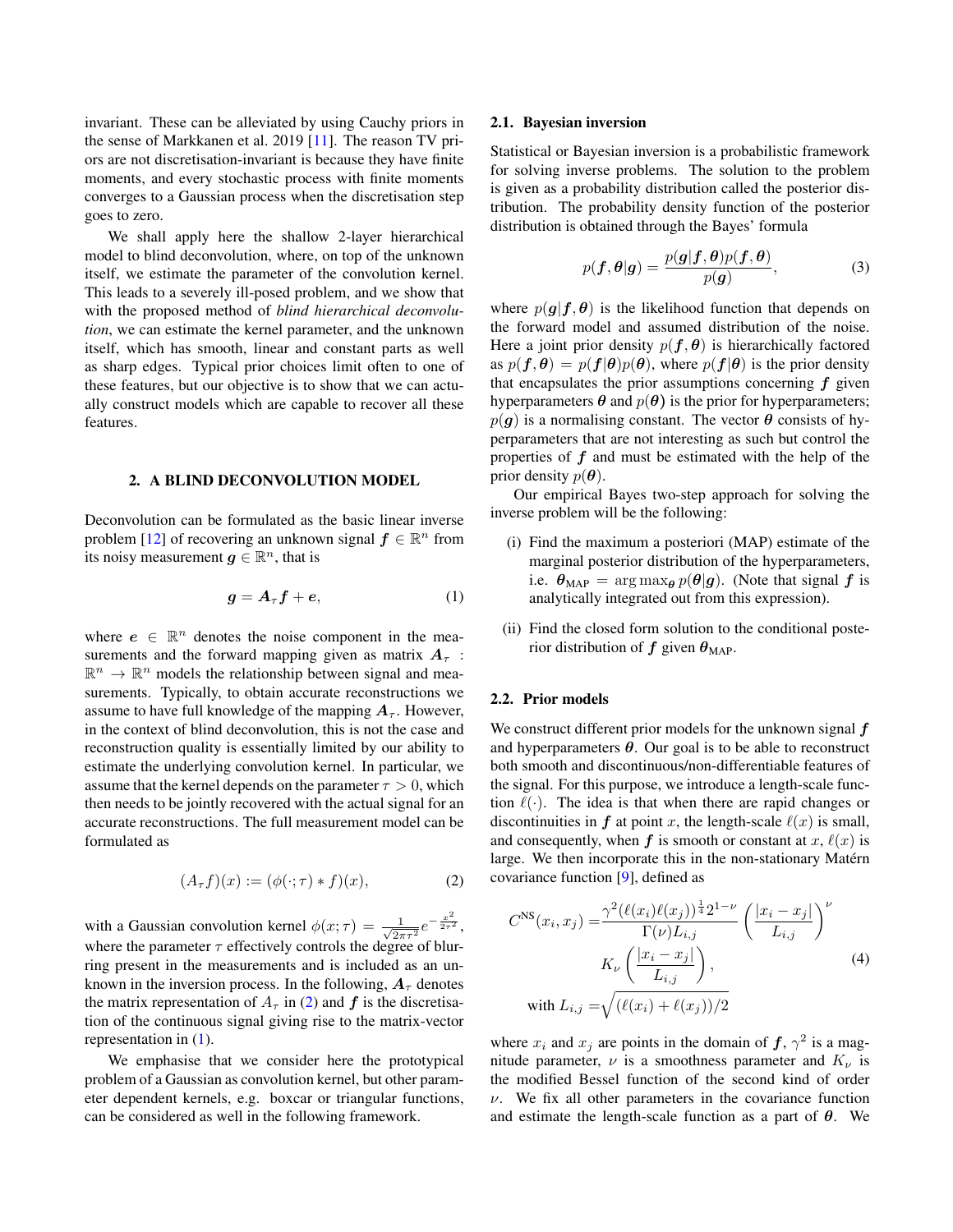<span id="page-2-0"></span>

Fig. 1: The unknown signal f drawn with black line and noisy measurements q (blue and red lines) with  $1\%$  noise (left) and with 5% noise (right). The red lines indicate a convolution kernel with parameter  $\tau = 0.25$ , the blue lines are for the wider convolution kernel with  $\tau = 0.5$ .

let  $f \sim \mathcal{N}(0, C_{\ell}^{\text{NS}})$ , where  $C_{\ell}^{\text{NS}}$  is a matrix whose entries consist of pairwise covariances between all measurement grid points calculated with Eq. [\(4\)](#page-1-2).

We consider two different hyperprior models for the log length-scale function: Cauchy difference prior and total variation (TV) prior (essentially Laplace difference prior). These priors bring some stiffness to the length-scale function but the main idea is to improve its estimability by borrowing strength from adjacent covariate points with low computational cost. The priors can be formally expressed as

$$
\log(\ell(x_i)) - \log(\ell(x_{i-1})) \stackrel{\text{i.i.d.}}{\sim} \text{Cauchy}(0, \alpha), \text{ or}
$$
  

$$
\log(\ell(x_i)) - \log(\ell(x_{i-1})) \stackrel{\text{i.i.d.}}{\sim} \text{Laplace}(0, \alpha),
$$
 (5)

where  $\alpha$  acts as a regularisation parameter and must be chosen for each dataset individually and  $i$  refers to the ith element of the vector. For the log convolution kernel width for the model [\(2\)](#page-1-0), we use a uniform prior:  $\log(\tau) \sim U(-5, 0)$ .

### 2.3. Posterior distribution

To help in calculation of the marginalised posterior distribution (i) and the conditional posterior distribution (ii) above, we will assume that  $e \sim \mathcal{N}(0, \sigma^2 I)$  with  $f \perp\!\!\!\perp e$ . These assumptions allow for the analytic marginalisation of the posterior distribution over  $f$ , yielding

$$
p(\theta|\mathbf{g}) = \int_{\mathbb{R}^n} \frac{p(\mathbf{g}|\mathbf{f}, \theta) p(\mathbf{f}|\theta) p(\theta)}{p(\mathbf{g})} \mathrm{d}\mathbf{f} = \frac{p(\mathbf{g}|\theta) p(\theta)}{p(\mathbf{g})},\tag{6}
$$

where

$$
p(\mathbf{g}|\boldsymbol{\theta}) = \frac{1}{\sqrt{(2\pi)^n \det(\mathbf{A}_{\tau} \mathbf{C}_{\ell}^{\text{NS}} \mathbf{A}_{\tau}^T + \sigma^2 \mathbf{I})}}
$$
  
\n
$$
\exp\left\{-\frac{1}{2}\mathbf{g}^T (\mathbf{A}_{\tau} \mathbf{C}_{\ell}^{\text{NS}} \mathbf{A}_{\tau}^T + \sigma^2 \mathbf{I})^{-1} \mathbf{g}\right\}.
$$
 (7)

The vector  $\theta$  consists now of the discretised length-scale function  $\ell$  and the convolution kernel width  $\tau$ .

<span id="page-2-3"></span>To obtain the final reconstruction of the signal, we note that the Gaussian assumptions also result in the Gaussianity of the conditional posterior of f given  $\theta_{MAP}$  with closed form solutions for the mean and covariance. That means, we have that  $f|g, \theta_{\text{MAP}} \sim \mathcal{N}(\bar{f}_{\theta_{\text{MAP}}}, \bar{C}_{\theta_{\text{MAP}}})$  [\[4\]](#page-5-3), where

<span id="page-2-2"></span>
$$
\begin{split}\n\bar{f}_{\theta_{\text{MAP}}} &= C_{\hat{\ell}}^{\text{NS}} A_{\hat{\tau}}^T (A_{\hat{\tau}} C_{\hat{\ell}}^{\text{NS}} A_{\hat{\tau}}^T + \sigma^2 I)^{-1} g, \\
\bar{C}_{\theta_{\text{MAP}}} &= C_{\hat{\ell}}^{\text{NS}} - C_{\hat{\ell}}^{\text{NS}} A_{\hat{\tau}}^T (A_{\hat{\tau}} C_{\hat{\ell}}^{\text{NS}} A_{\hat{\tau}}^T + \sigma^2 I)^{-1} A_{\hat{\tau}} C_{\hat{\ell}}^{\text{NS}}.\n\end{split} \tag{8}
$$

The hat-notation indicates that the matrices are constructed with the MAP estimates of the parameters.

## 3. COMPUTATIONAL EXPERIMENTS

We will test the performance of the proposed framework of *blind hierarchical deconvolution* with a set of computational experiments. In order to assess the capability to reconstruct functions of varying regularity we chose the ground-truth signal (Fig. [1\)](#page-2-0) to consist of a smooth exponential spike, a linear ramp as well as a piece-wise constant. To avoid inverse crime<sup>[1](#page-2-1)</sup>, we simulated the data on a grid of 300 equidistant

<span id="page-2-1"></span><sup>&</sup>lt;sup>1</sup> Inverse crime is understood as making the inversion too easy by using the same discretisation for generating the data and the inversion process.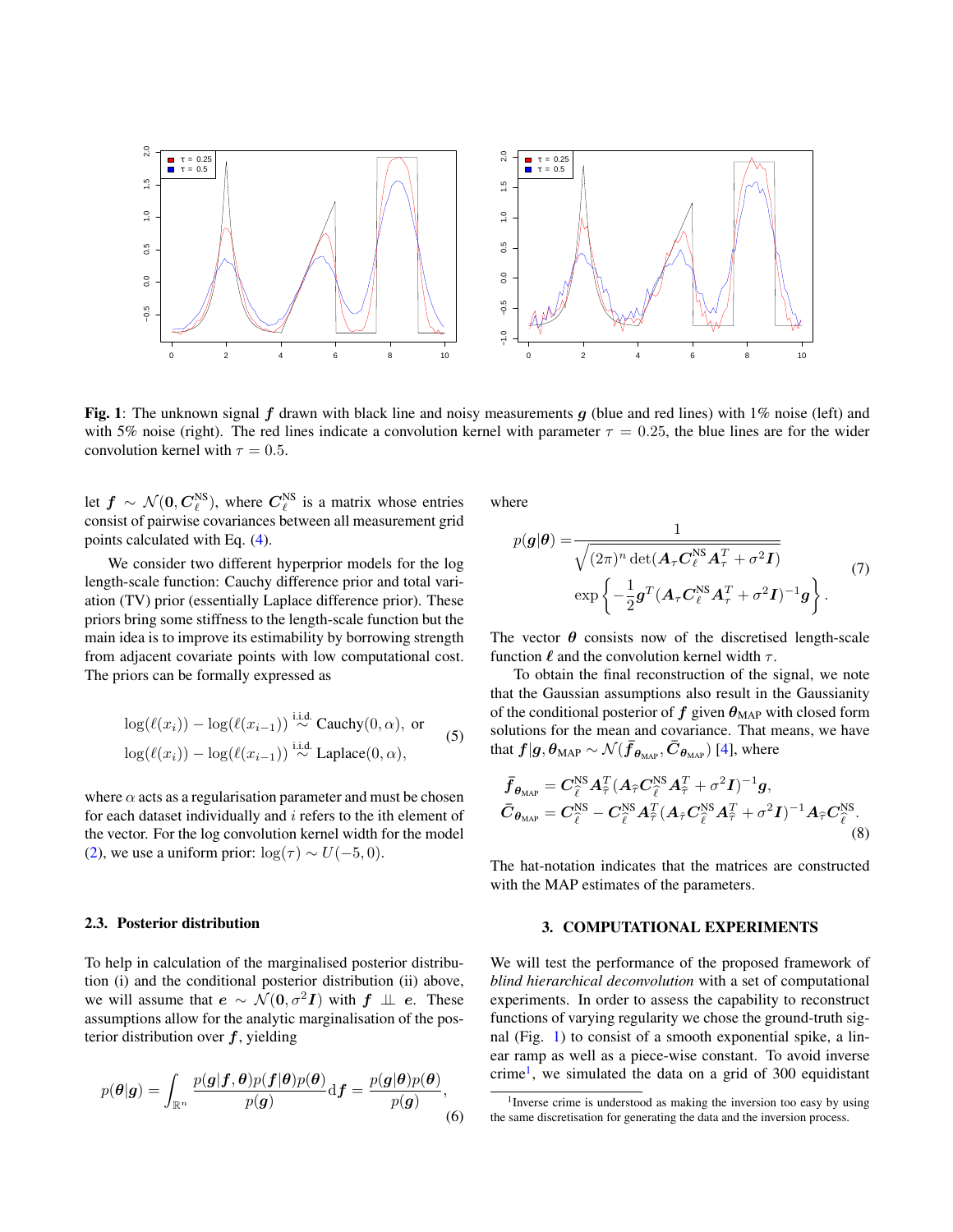points and downsampled the measurements to the final grid size of 100 equidistant points. This way, we make sure that the inversion process is more challenging and represents a realistic scenario, where discretisation errors are inherently present.

The discrete signal is convolved with a Gaussian convolution kernel following [\(2\)](#page-1-0) with two different kernel widths by choosing  $\tau = 0.25$  and  $\tau = 0.5$ . We have then added Gaussian noise to both convolved signals with relative noise level of 1% and 5%, yielding in total four datasets of varying difficulty.

To compute the MAP estimate of the hyperparameters, we used a limited memory BFGS algorithm [\[13\]](#page-5-12), implemented in the R function  $\phi$ tim(). To avoid errors caused by numerical inaccuracies, we constrained the parameters to a maximum of  $log(1000)$ . For the parameters of the Matérn covari-ance function [\(4\)](#page-1-2), we set  $\gamma^2 = 1$  and  $\nu = 1.5$ . The final reconstruction  $\bar{f}_{\theta_{MAP}}$  is then computed with equation [\(8\)](#page-2-2).

An important aspect in the reconstruction is the choice of regularisation parameter  $\alpha$  for the priors in [\(5\)](#page-2-3), which will influence the reconstructed characteristics. To find such an optimal regularisation parameter  $\alpha$ , we performed a grid search for each dataset and prior, to find the parameter such that the mean squared error between the estimate of  $f$  and ground truth was minimised. This method of choosing  $\alpha$  is clearly unsuitable for measured signals, where the ground truth is not available and hence secondary indicators would be needed to choose a suitable regularisation parameter. Nevertheless, we concentrate here on demonstrating the potential of the proposed framework and in order to illustrate the importance of this choice we present results with too small and too large value of the regularisation parameter  $\alpha$  in Figure [2](#page-3-0) and [3.](#page-3-1)

The total reconstruction times for the Cauchy prior range between 1 and 8 minutes. For the TV prior this increases to 5 to 16 minutes. In our observations, this indicates that convergence to the MAP estimate of the hyperparameters is harder to achieve with the TV prior which is likely due to the nondifferentiability of the Laplace probability density function. In the following we will qualitatively and quantitatively evaluate the performance of the proposed model.

#### 3.1. Comparison to stationary Gaussian Process model

To demonstrate the effectiveness of the non-stationary covariance function, we also present results using a stationary covariance function. This means that the length scaling  $\ell(\cdot)$  in expression [\(4\)](#page-1-2) is reduced to a scalar. This kind of a model is easier and faster to use but overfits if the length-scale is too low and oversmooths the edges when it is too high. We fit the model similarly to the non-stationary model, optimising the hyperparameters and using the expression [\(8\)](#page-2-2) to reconstruct the signal.

<span id="page-3-0"></span>

Fig. 2: Results with the Cauchy difference prior for 1% noise and  $\tau = 0.25$  with different values of  $\alpha$  indicated on top of the figures. Additionally, we present the estimated parameter  $\hat{\tau}$  for each case. Top row: reconstruction of the unknown signal  $f$ . Bottom row: estimates of the logarithmic lengthscale function.

<span id="page-3-1"></span>

Fig. 3: Results with the TV prior for 1% noise and  $\tau = 0.25$ with different values of  $\alpha$  indicated on top of the figures. Additionally, we present the estimated parameter  $\hat{\tau}$  for each case. Top row: reconstruction of the unknown signal  $f$ . Bottom row: estimates of the logarithmic length-scale function.

## 4. DISCUSSION

Let us first discuss the visual performance of our proposed method. The reconstructions for the datasets with the Cauchy difference prior are presented in Figures [2](#page-3-0) and [4,](#page-4-0) for the TV prior in Figures [3](#page-3-1) and [5.](#page-5-13) In general we can say, that the model performs excellent in the case with low noise and a narrow convolution kernel, but it deteriorates clearly for more difficult cases, as is expected.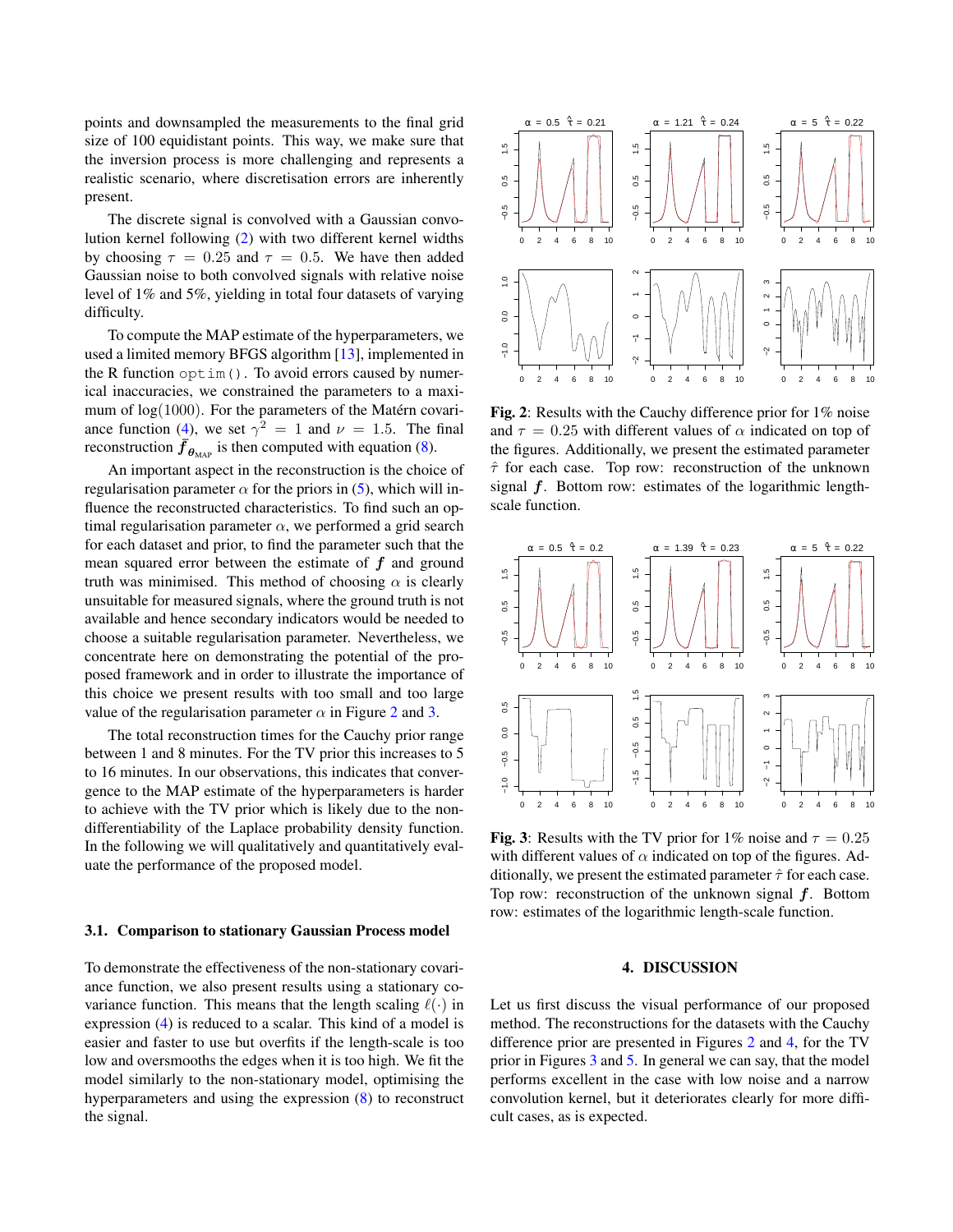With both priors, in the case of the convolution kernel with  $\tau = 0.25$ , 1% noise, and an optimal choice of regularisation parameter, we are able to estimate the convolution kernel with a slight offset as  $\hat{\tau} = 0.24$  for the Cauchy prior and  $\hat{\tau} = 0.23$  for the TV prior. The reconstructed signals, shown in Figure [2](#page-3-0) for the Cauchy prior and Figure [3](#page-3-1) for the TV prior, successfully recover the varying characteristics of the unknown. The smooth parts are nicely recovered, as well as the linear ramp and the spike. The behaviour of the lengthscale estimates is as desired, since they descend rapidly to recover the sharp edges and ascends for the smoother parts. We can see that in the case of the TV prior, we get more piecewise constant estimates than in the Cauchy case, which is typical for TV priors. This indicates, that the Cauchy prior is better suitable to recover the smoother parts of the signal as it is more flexible with respect to varying length-scales, whereas for the TV prior the changes are more sudden and hence does not favour smooth changes in the length-scale. Overall, we can say that the performance is excellent for this case.

For the data with higher noise and wider convolution kernel results deteriorate clearly, as shown in Figure [4](#page-4-0) and [5.](#page-5-13) If we only increase the noise to 5%, reconstruction results are still comparably good and in particular, our model is able to estimate the convolution parameter with  $\hat{\tau} = 0.22$  for both prior models. Consequently, features of the ground-truth signal are still rather well preserved in the reconstructions. For the wider convolution kernel with  $\tau = 0.5$ , our model has difficulties to overcome the loss of information with any choice of the regularisation parameter and the estimates of the convolution kernel become less accurate. For lower noise, the Cauchy prior performs slightly better, as it can still capture the changing regularity in the signal. For 5% noise, both priors tend to provide too smooth reconstructions and are not able to estimate the length-scales properly anymore.

For comparison, results for the stationary Gaussian process are presented in Figure [6](#page-5-14) for the data with 1% noise and  $\tau = 0.25$ . Too short length-scale overfits the noise and too long length-scale oversmooths the edges. The optimal length-scale is a compromise between edgy and smooth features. The edges are somewhat smoothed out and the constant and linear parts are reconstructed as wavy. Hence, adaptive length-scaling is clearly beneficial for this kind of signal. The convolution kernel width is estimated correctly as  $\hat{\tau} = 0.25$ .

Finally, we present quantitative values in Table [1](#page-4-1) measured as relative MSE, which confirm the visual results that the Cauchy prior does perform generally better to recover the true signal. For  $\tau = 0.25$  both methods do perform well in recovering the unknown signal with a relative reconstruction error of less than 5% for the low noise case and slightly higher values for the high noise case. These values considerably decrease for the wider convolution kernel, confirming our visual evaluation. Here, the influence of noise amplitude has a much larger impact on the reconstruction quality. Finally, we note that the relative MSE for the stationary Gaussian process re-

<span id="page-4-0"></span>

Fig. 4: Estimates of f with the with Cauchy difference prior for the simulations with A: 5% noise and  $\tau = 0.25$ , B: 1% noise and  $\tau = 0.5$  and C: 5% noise and  $\tau = 0.5$ . Bottom: estimates of the corresponding logarithmic length-scale function.

<span id="page-4-1"></span>Table 1: Quantitative measures for the obtained reconstructions in relative MSE (in %) with respect to the ground-truth f for all cases under considerations and an optimal choice of regularisation parameter.

| Cauchy prior     |      |          | TV prior              |         |          |  |
|------------------|------|----------|-----------------------|---------|----------|--|
|                  |      |          |                       |         |          |  |
| Noise $\sigma^2$ | 0.25 | 0.5      | Noise $\sigma^2$ 0.25 |         | 0.5      |  |
| $1\%$            | 3.8% | $10.9\%$ | $1\%$                 | $4.0\%$ | 12.9%    |  |
| 5%               | 6.1% | $16.9\%$ | 5%                    | $7.0\%$ | $16.7\%$ |  |

construction, with only 1% noise, is 6.1% which is clearly larger than for the non-stationary Gaussian process.

## 5. CONCLUSION

In this work we have discussed the possibility to perform blind deconvolution of a measured signal with varying regularity. In the presented model, we assume a parameter dependency of the convolution kernel, which then can be estimated jointly with a non-stationary length-scale function to enable reconstructions of varying regularity.

We evaluated the performance of the proposed framework on a series of experiments with increasing ill-posedness and showed that we are able to successfully estimate the convolution kernel from the measured data only. The estimated length-scale function is capable to adjust to the different features in the ground-truth signal, from smooth to linear and constant parts. Thus, we can recover signals of varying reg-